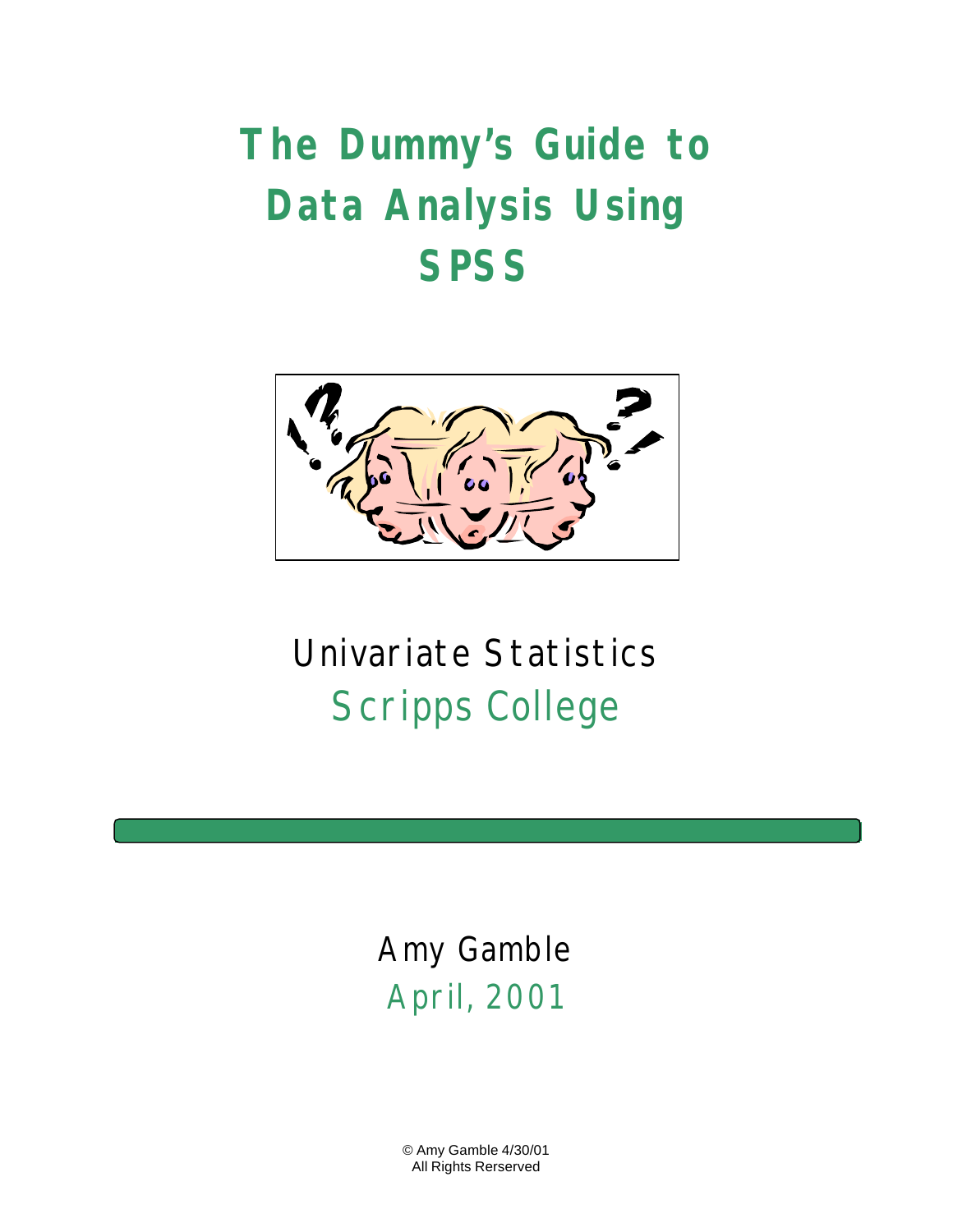## **Table of Contents**

#### **PAGE**

| 1. |                                                                     |  |
|----|---------------------------------------------------------------------|--|
| 2. |                                                                     |  |
| 3. |                                                                     |  |
|    |                                                                     |  |
|    |                                                                     |  |
|    |                                                                     |  |
|    | <b>Tests for Numeric Data</b>                                       |  |
|    |                                                                     |  |
|    |                                                                     |  |
|    |                                                                     |  |
| 4. |                                                                     |  |
| 5. | Repeated Measures (Correlated Groups or Paired Samples) T-Test 9-10 |  |
| 6. |                                                                     |  |
| 7. | Repeated Measures (Correlated Groups or Paired Samples) ANOVA  10   |  |
|    |                                                                     |  |
|    |                                                                     |  |
|    | <b>Tests for Ordinal Data</b>                                       |  |
|    |                                                                     |  |
|    |                                                                     |  |
|    |                                                                     |  |
|    |                                                                     |  |
|    | <b>Tests for Nominal Data</b>                                       |  |
|    |                                                                     |  |
| 2. |                                                                     |  |
|    |                                                                     |  |
|    |                                                                     |  |
|    |                                                                     |  |
|    |                                                                     |  |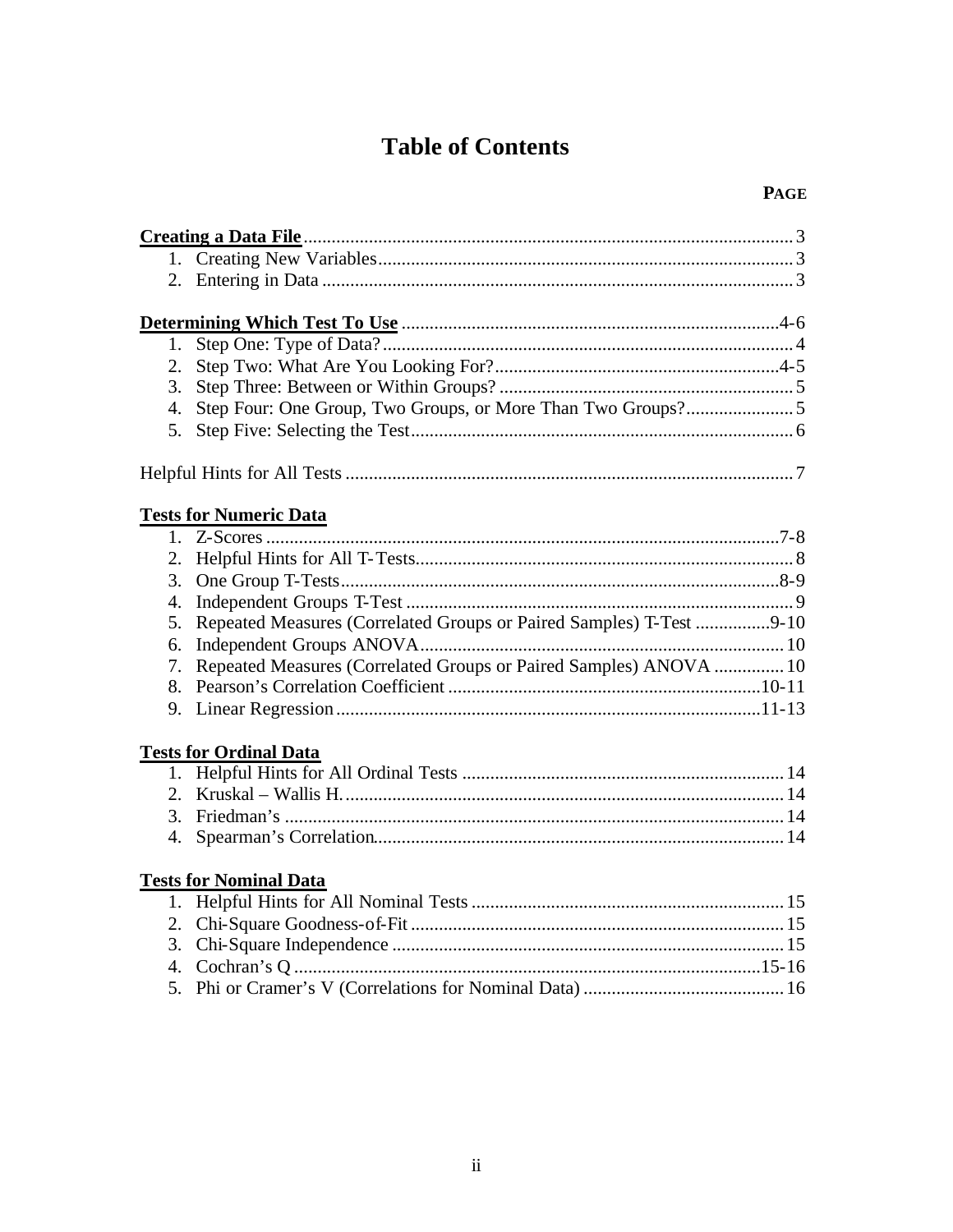### Creating a Data File

#### **Creating New Variables**

- First click on the **Variable View** tab on the lower left-hand corner of your screen. This is where you enter in your new variables.
- Under **Name** enter in the name of your variable. The name may need to be abbreviated since SPSS only allows 8 letters (e.g., "type of schooling" may need to be entered as "school"). It is usually best to start with an ID or name variable so that you can keep track of your cases.
- **For the following columns, clicking on the box will cause a small gray box to appear on the right-hand side. You will need to click on the gray box to change the settings. After entering in the name and clicking on tab, the default settings for the other columns will pop up.**
- Under **Type** be sure that **Numeric** is selected if your data is numeric or ordinal, or if you will be using codes (e.g.  $1 =$  male,  $2 =$  female). If you want to be able to type in letters instead of numbers, you need to click on **String**, then click on **Ok**.
- Under **Width** be sure the column will be wide enough to enter in the given values (the default setting usually is wide enough so you can ignore this).
- Under **Decimals** be sure there is the right number of places past the decimal. If you want things to show up as whole numbers, change the **Decimals** to zero, if you want it to the one's digit, set it to one, etc.
- Under **Labels** enter in the entire name of the variable so that you know what it is. (e.g. type in "Type of schooling" instead of just "school").
- **Values** is where you enter in your codes. Click on the gray box. Next to **Value** type in the numerical code (e.g. 1). Next to **Value Label** type in what that number represents (e.g. Male). Then click **Add**. Once you have entered in all of the codes, click on **Ok**.
- You don't really need to do anything with the next three columns (**Missing, Columns, and Align).**
- For **Measure** make sure the correct level of measurement is selected (usually the default setting will make it correct).

#### **Entering the Data**

- When all of the variables have been entered, click on the **Data View** tab in the lower left-hand corner of your screen.
- Your new variables will appear horizontally, across the top of the data sheet instead of vertically.
- Enter in the numerical values.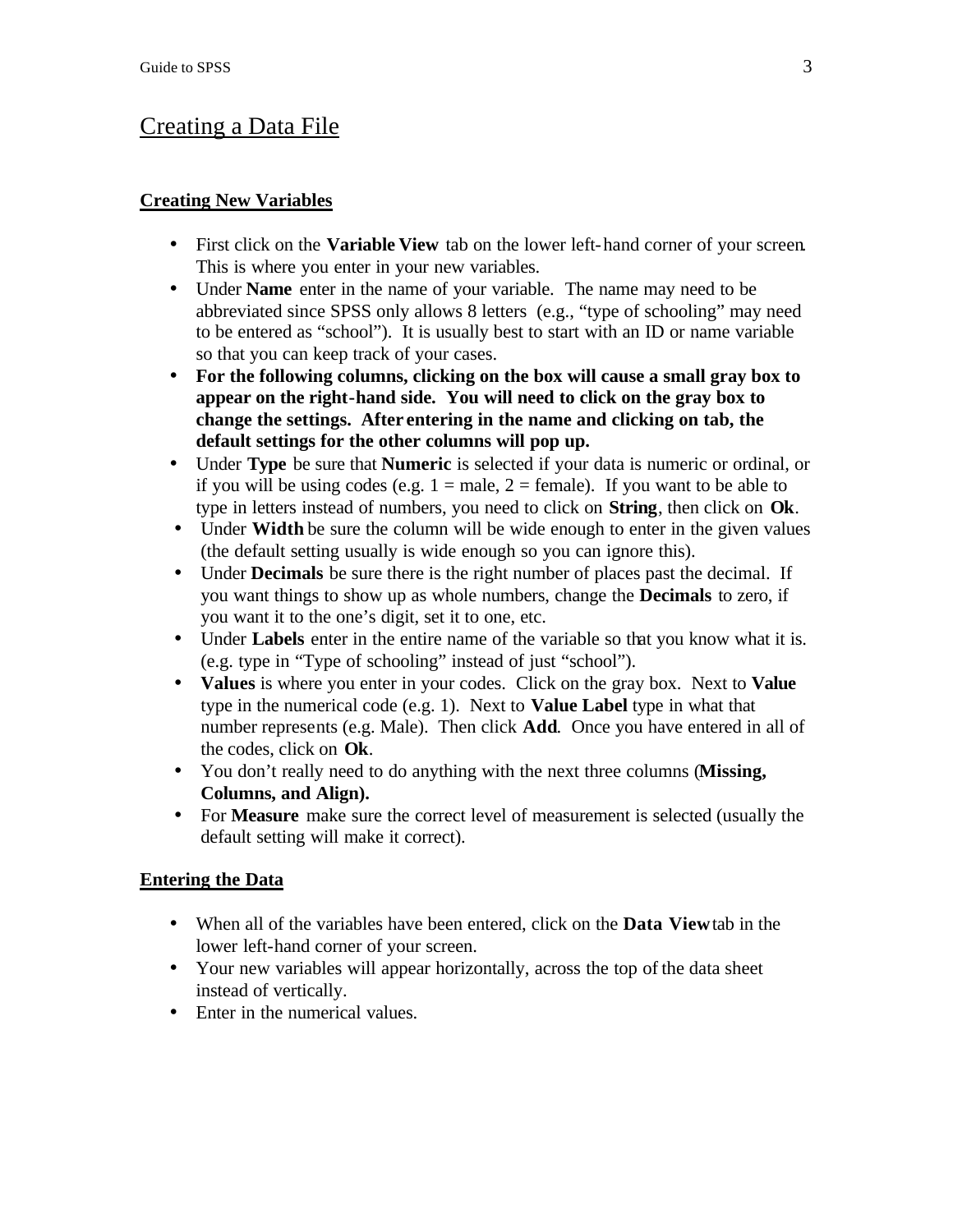## **Determining Which Test to Use**

#### **Step 1: Which type of data do you have?**

- When you are determining which type of data you have, remember that you are looking at the **Dependent Variable**, or in other words, the variable that measures the difference (or the relationship for correlations). For example, if you are looking at the difference between men and women in how well they scored on the SAT's, their score on the SAT is the dependent variable because it is the one that you are measuring in order to determine if there is a difference.
- Nominal Data: Numbers or words that are used merely as labels. Some examples of nominal data are types of religion (Christian, Catholic, Jewish, etc.), political affiliation (Republican, Democrat, etc.), and ethnicity (Hawaiian, Japanese, etc.). Note that these cannot be ranked in any logical order.
- Ordinal Data: Numbers (or words, but usually numbers) that can be rank ordered or scaled. Some examples of ordinal data are the place finished in a race  $(1<sup>st</sup>, 2<sup>nd</sup>)$ , 3<sup>rd</sup>, etc.), degrees of happiness (sad, neutral, happy), and level of school (elementary, middle school, high school, college, etc.). Note however, that these do not express a degree of magnitude or interval. For example, you could not say that someone who felt neutral had twice as much "happiness" than a person who was sad. You could not say that the amount of time between the first place and second place runner was the same as the amount of time between the second and third place runner.
- Numeric Data: Numbers that can be rank ordered or scaled, that do express a degree of magnitude, that have consistent intervals. Some examples of numeric data are test scores, time, and height. Note that with the numeric data of time, 40 minutes is twice as much as 20 minutes, and that the amount of time between 20 to 40 minutes is the same amount of time as the amount of time between 40 and 60 minutes.

#### **Step 2: What are you looking for? (This is pretty obvious!)**

- Differences: If you are trying to determine if one group is different, greater than, or less than another group. For example, are men taller than women?
- Correlations: If you are trying to determine if there is a relationship between one variable and another. For example, does alcohol consumption increase as unemployment rates increase? If you are looking for a correlation, you do not need to complete steps 3 and 4.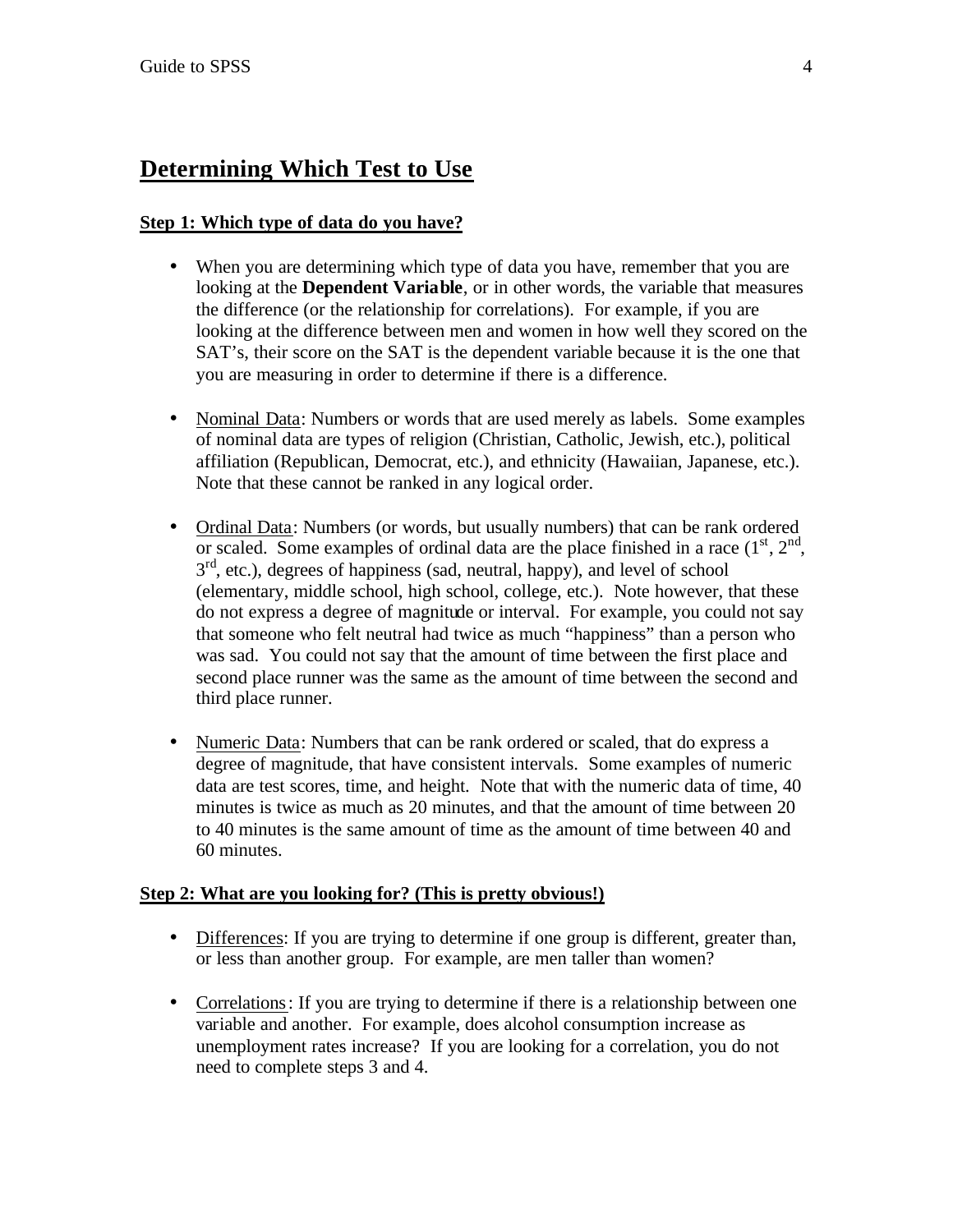• Regressions: If you are trying to determine if one variable can accurately predict another variable. For example, can the amount of rainfall predict the amount of mud slides? If you are looking for a regression, the variables must be numeric, and you do not need to complete steps 3 and 4.

#### **Step 3: Between Groups or Within Groups? (aka Independent Groups or Correlated Groups)**

- If you have a one group test (see step 4 if you do not know what that is), you do not need to complete step 3.
- Between (aka Independent) Groups: When each participant is in only one of the groups. For example, when comparing men and women, a man would not be in both groups. Thus, you are testing two (or more) different groups of people.
- Within (aka Correlated) Groups: When each participant is in all of the groups. For example, giving exams to a group of people on three separate occasions and comparing their scores on the three different exams (here the three "groups" would be the three test scores). Thus, you are comparing the same group of people at three different times.

#### **Step 4: One Group, Two Groups, or More than Two Groups?**

- Remember that you are looking at the **Independent Variable** when you are determining how many groups your variable has.
- One Group: If you are comparing the distribution of one group of people to a hypothetical or actual popula tion distribution. For example, comparing the ethnic distribution of the Claremont Colleges with the ethnic distribution of the USA.
- Two Groups: For between (aka independent) groups: If you are comparing one group of people to another. For example, comparing men and women. For within (aka correlated) groups: If you are comparing the same group of people's test scores on two separate occasions.
- More than Two Groups: For between (aka independent) groups: If you are comparing more than two groups. For example, comparing students from Scripps, CMC, HMC, Pitzer, and Pomona. For within (aka correlated) groups: If you are comparing the same group of people's test scores on more than two occasions.

#### **Step 5: Selecting the Test**

• See next page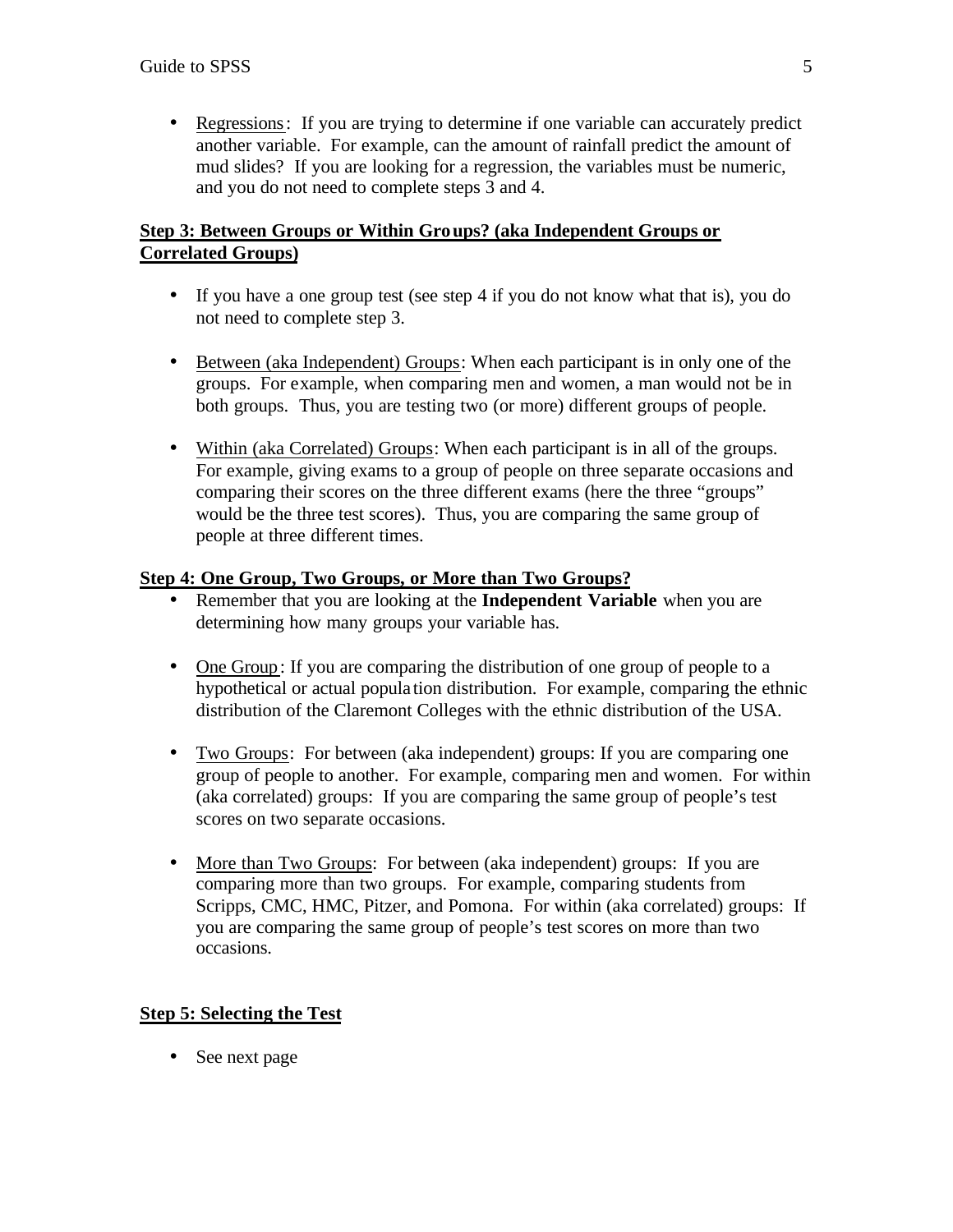

\* If the population mean and the population standard deviation are known, then you would use a z-score; however, it is highly unlikely that you will know the population mean and standard deviation (unless you are testing variables that are asked about in the census), thus the t-test would be the most appropriate test to use.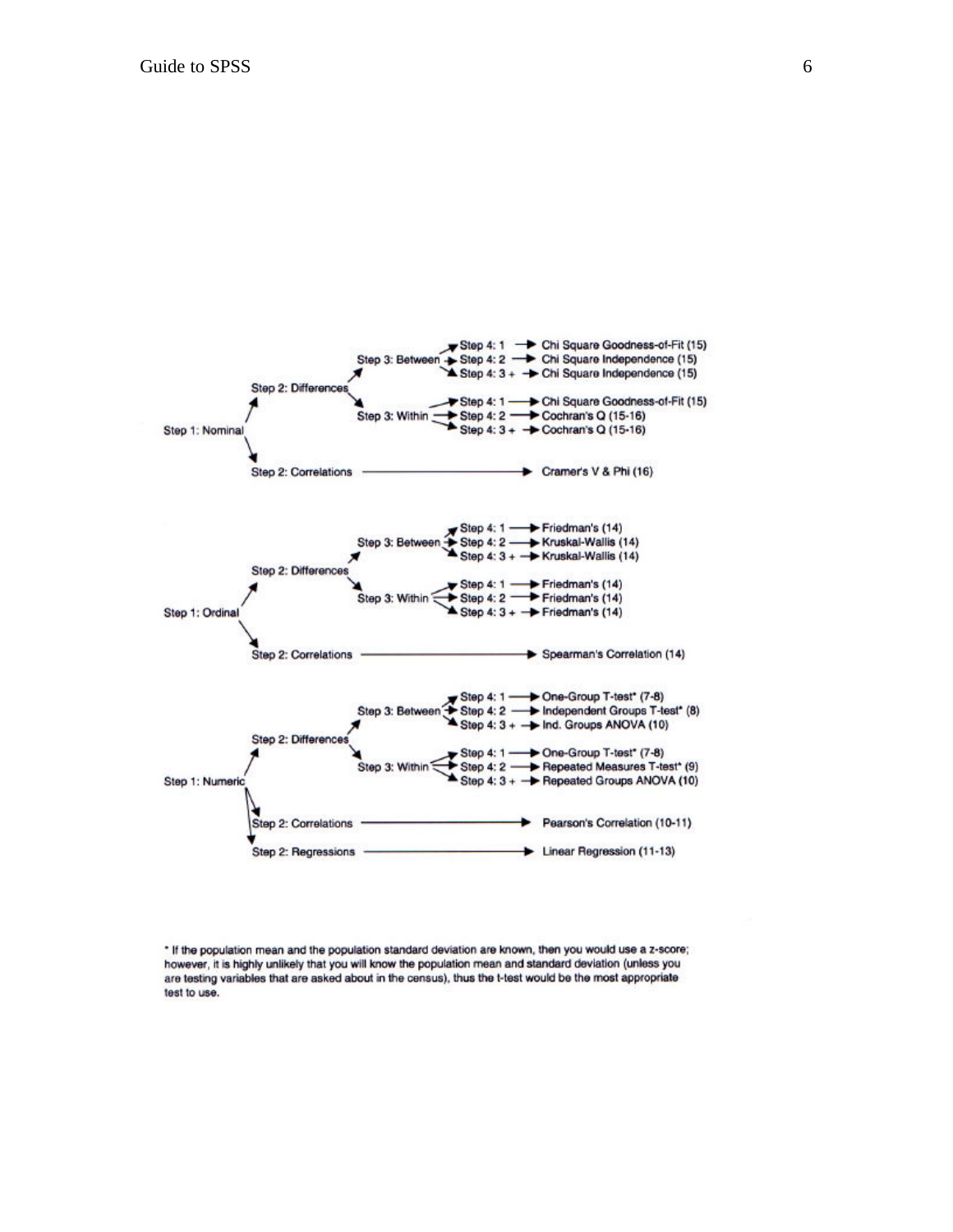## **Hints For All Tests**

- Remember that the Significance (or Asymp. Sig. in some cases) needs to be **less than** 0.05 to be significant.
- The Independent Variable is always the variable that you are predicting something about (i.e. what your Ha predicts differences between, as long as your Ha is correct). The Dependent Variable is what you are measuring in order to tell if the groups (or conditions for repeated measures tests) are different. For correlations and for Chi-Square, it does not matter which one is the Independent or Dependent variable.
- $H_a$  always predicts a difference (for correlations, it predicts that r is different from zero, but another way of saying this is that there is a significant correlation) and  $H<sub>o</sub>$  always predicts no difference. If your  $H<sub>a</sub>$  was directional, and you find that it was predicted in the wrong direction (i.e. you predicted A was greater than B and it turns out that B is significantly greater than A) you should still accept  $H_0$ , even though  $H_0$  predicts no difference, and you found a difference in the opposite direction.
- If there is a WARNING box on your Output File, it is usually because you used the wrong test, or the wrong variables. Go back and double check.

## **Tests For Numeric Data**

#### **Z-Scores (Compared to Data )**

#### **Analyze ‡ Descriptive Statistics ‡ Descriptives**

- Click over the variable you would like z-scores for
- Click on the box that says **Save Standardized Values as Variables**. This is located right below the box that displays all of the variables.
- If means and standard deviations are needed, click on **Options** and click on the boxes that will give you the means and standard deviations.
- The z-scores will not be on the Output File!!!
- They are saved as variables on the Data File. They should be saved in the variable that is to the far right of the data screen. Normally it is called z, and then the name of the variable (e.g. ZSLEEP)
- Compare the z-scores to the critical value to determine which z-scores are significant. Remember, if your hypothesis is directional (i.e. one-tailed), the critical value is  $+$  or  $-$  1.645. If your hypothesis is non-directional (i.e. twotailed), the critical value is  $+$  or  $-$  1.96.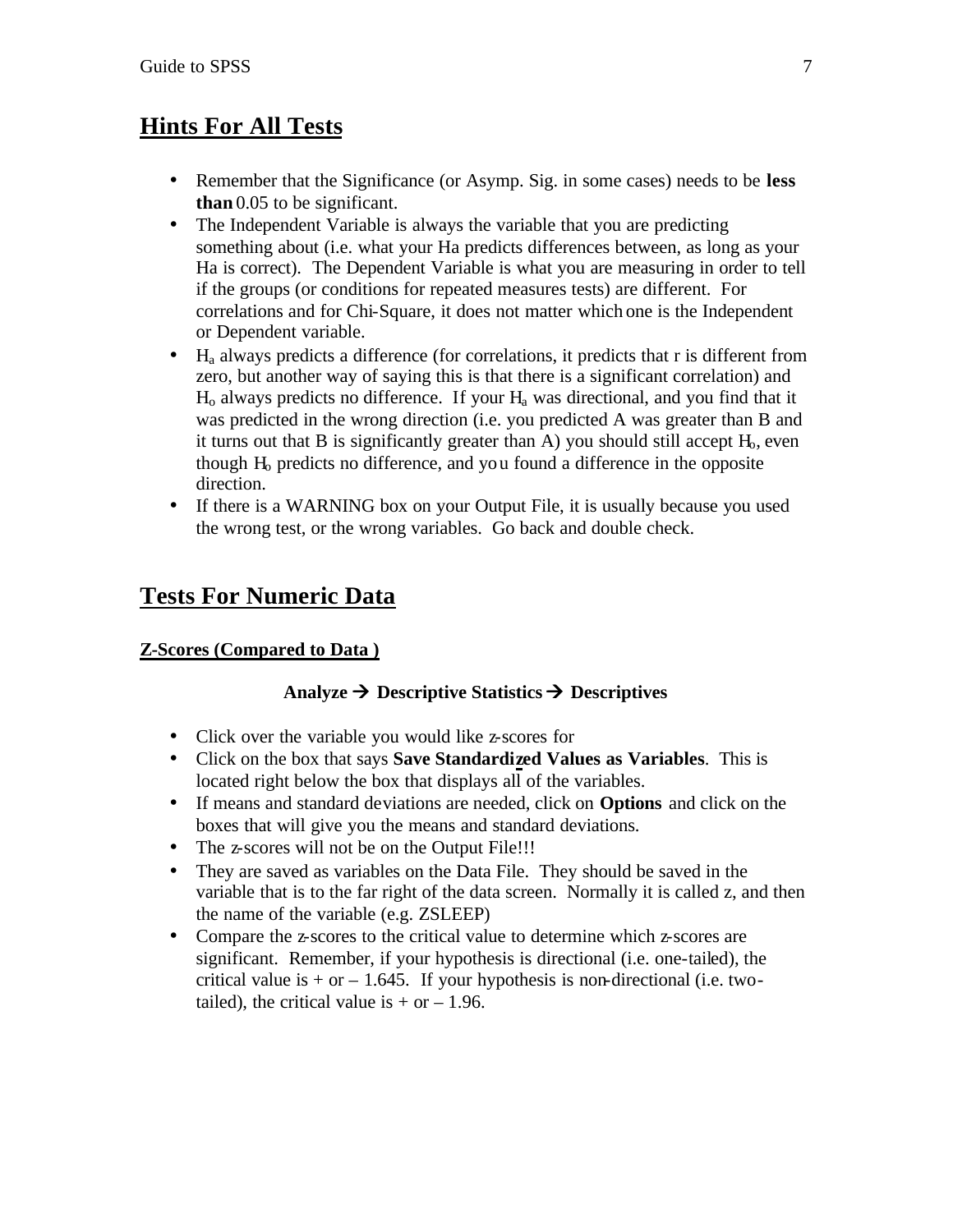#### **Z-Scores Compared to a Population Mean and Standard Deviation:**

- The methodology is the same except you need to tell SPSS what the population mean and standard deviation is (In the previous test, SPSS calculated it for you from the data it was given. Since SPSS cannot calculate the population mean and standard deviation from the class data, you need to plug these numbers into a formula).
- Remember the formula for a z-score is:

$$
z = \frac{\overline{X} - \mathbf{m}}{\mathbf{S}}
$$

• You are going to transform the data you got into a z-score that is compared to the population by telling SPSS to minus the population mean from each piece of data, and then dividing that number by the population standard deviation. To do so, go to the DATA screen, then:

#### **Transform ‡ Compute**

- Name the new variable you are creating in the **Target Variable** box (ZUSPOP is a good one if you can't think of anything).
- Click the variable you want z-scores for into the **Numeric Expression** box. Now type in the z-score formula so that SPSS will transform the data to a US population z-score. For example, if I am working with a variable called Sleep, and I am told the US population mean is 8.25 and that the US population standard deviation is .50, then my **Numeric Expression** box should look like this:

$$
(SLEEP - 8.25)/.50
$$

• Compare for significance in the same way as above.

#### **For All T-Tests**

• *The significance that is given in the Output File is a two-tailed significance. Remember to divide the significance by 2 if you only have a one-tailed test!*

#### **For One Group T-Tests**

#### Analyze  $\rightarrow$  Compare Means  $\rightarrow$  One-Sample T Test

- The Dependent variable goes into the **Test Variables** box.
- The hypothetical mean or population mean goes into the **Test Value** box. **Be Careful!!!** The test value should be written in the same way the data was entered for the dependent variable. For example, my dependent variable is "Percent Correct on a Test" and my population mean is 78%. If the data for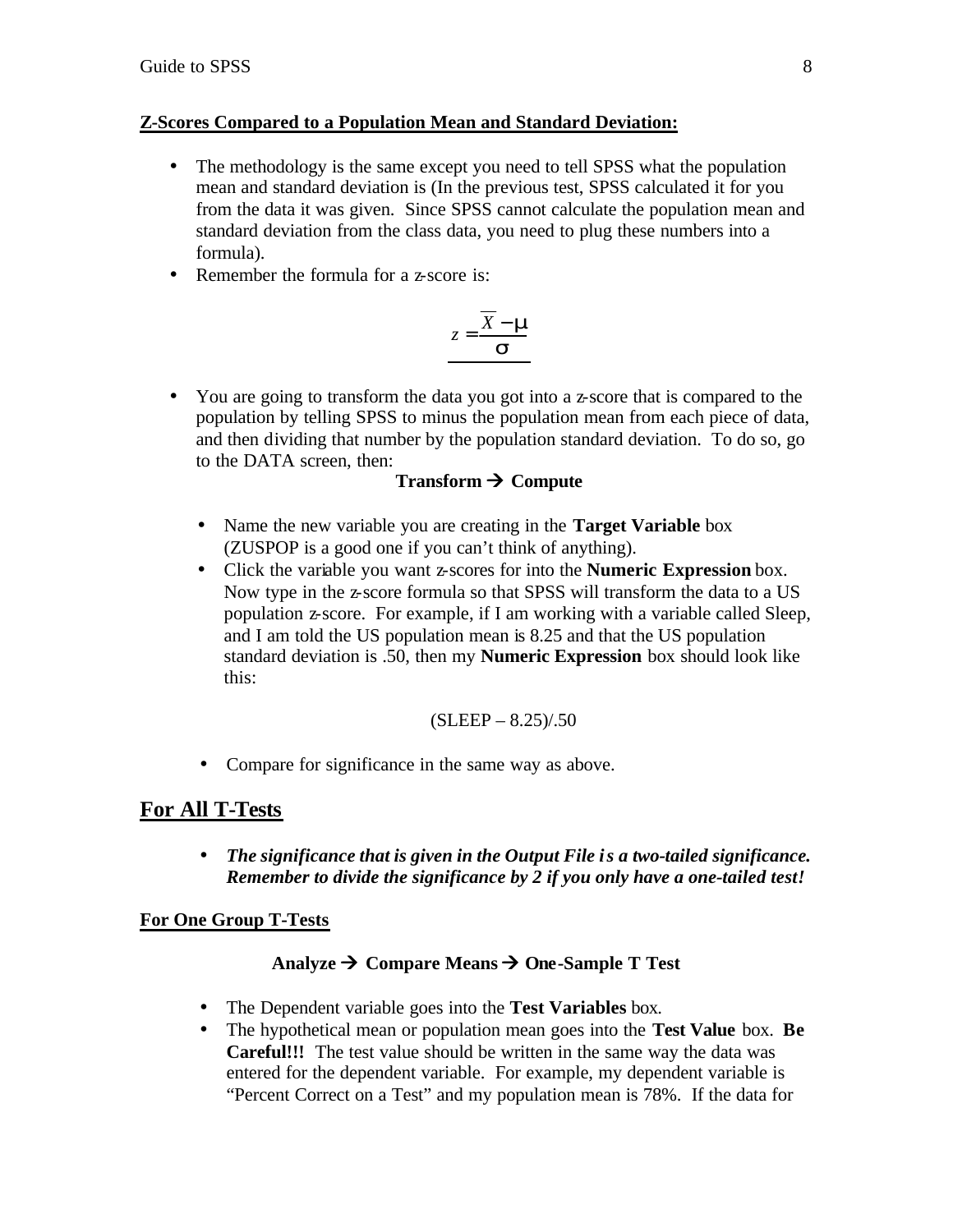the "Percent Correct on a Test" variable were entered as 0.80, 0.75, etc., then the vest value should be entered as 0.78. If the data were entered as 90, 75, etc., then the test value should be entered as 78. In order to know how the data were entered, click on the Data File screen and look at the data for the dependent variable.

#### **For Independent Groups T-Tests**

#### **Analyze ‡ Compare Means ‡ Independent-Samples T Test**

- The Dependent Variable goes in the **Test Variable** box and the Independent variable goes in the **Grouping Variable** box.
- Click on **Define Groups** and define them. In order to know how to define them, click on **Utilities**  $\rightarrow$  **Variables**. Click on the independent variable you are defining and see what numbers are under the value labels (i.e. usually it's either 0 and 1 or 1 and 2). If there are more than two numbers in the value labels then you cannot do a t-test unless you are using a specified cut-point (i.e. if there are four groups:  $1 = old$  women,  $2 = \text{young women}, 3 = old$  men,  $4 = \text{young men},$  and you simply wanted to look at the differences between men and women, you could set a cut point at 2). If there are no numbers, you should be using a specified cutpoint. If you have more than two numbers in the value labels, or if you have no numbers in the value labels, and no cut-point has been specified on the final exam you are doing the wrong kind of test!!!!
- On the Output File: Remember, this is a t-test, so ignore the F value and the first significance value (Levene's Test). Also, ignore the **equal variances not assumed** row.
- Before accepting Ha, be sure to look at the means!!! If I predict that boys had a higher average correct on a test than girls and my t-test value is significant I may say, yes, boys got more correct than girls. However, this t-test could be significant because girls got significantly more correct than boys!! (Therefore, Ha was predicted in the wrong direction!) In order to know which group got significantly more correct than the other, I need to look at the means and see which one is bigger!!

#### **For Repeated Measures (a.k.a Correlated Groups, Paired Samples) T- Test**

#### **Analyze ‡ Compare Means ‡ Paired-Samples T Test**

• Click on one variable and then click on a second variable and then click on the arrow that moves the pair of variables into the **Paired Variables** box. *[In order to make things easier on yourself, click your variables in, in order of your hypotheses. For example, if you are predicting that A is greater than B, click on A first. This way, you should expect that your t value will be positive. If the test is significant, but your t value is negative, it means that B was significantly greater than A!! (So Ha was predicted in the wrong direction and you should accept Ho). If you are predicting that A is less than B, then click on A first. This way, you*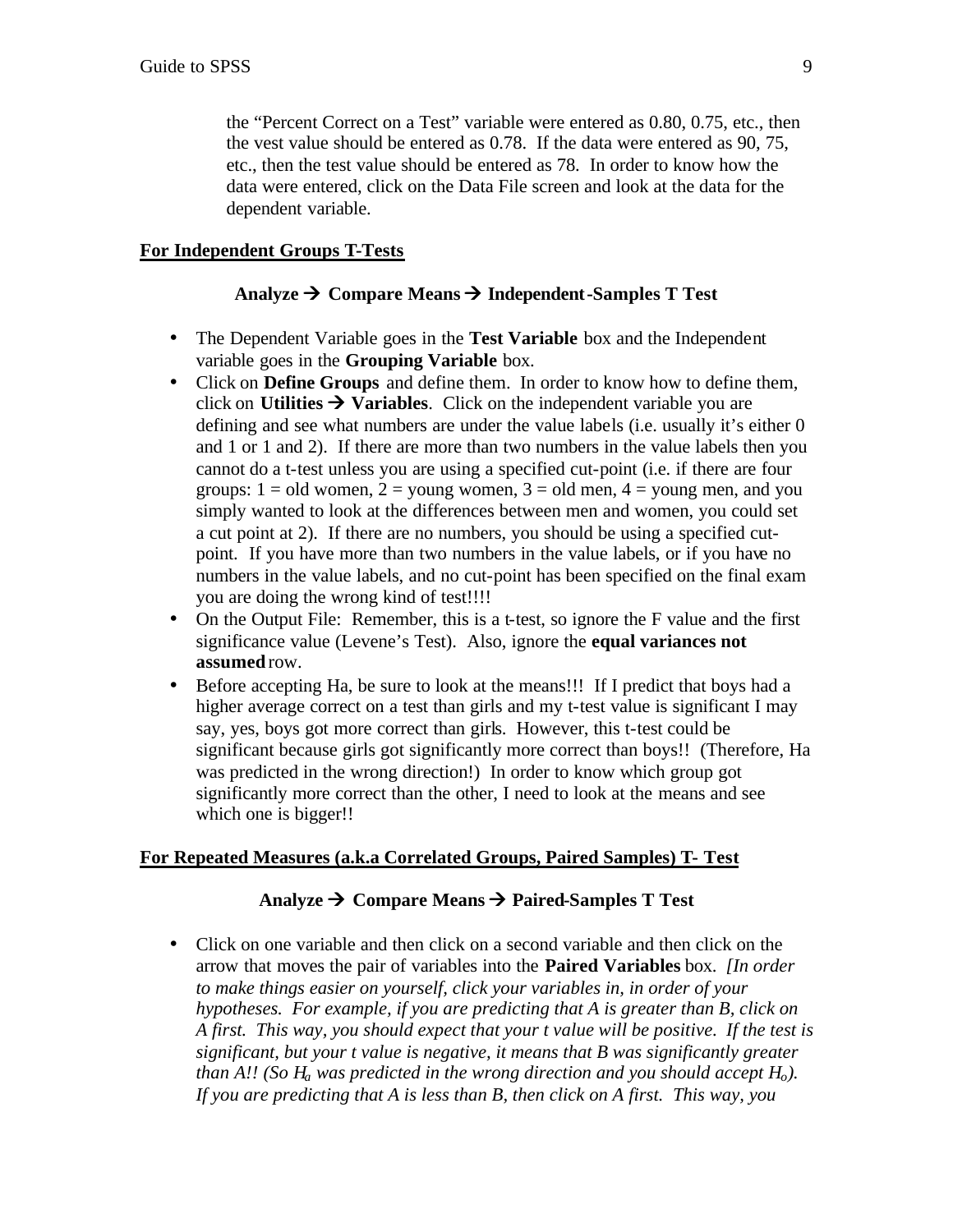*should expect that the t value will be negative. If the test is significant but the t value is positive, you know that it means that B was significantly less than A (so Ha was predicted in the wrong direction, and you should accept Ho).]* 

#### **For Independent Groups ANOVA**

#### **Analyze ‡ Compare Means ‡ One-Way ANOVA**

- Put the Dependent variable into the **Dependent List** box. Put the Independent variable into the **Factor** box.
- Click on the **Post Hoc** box. Click on the **Tukey** box. Click **Continue** .
- If means and standard deviations are needed, click on the **Options** box. Then click on **Descriptive**.

#### **For Repeated Measures (a.k.a. Correlated Groups, Paired Samples) ANOVA**

#### **Analyze ‡ General Linear Model ‡ Repeated Measures**

- Type in the within-subject factor name in the **Within-Subject Factor Name** box. This cannot be the name of a pre-existing variable. You will have to make one up.
- Type in the number of levels in the **Number of levels** box. How do you know how many levels there are? If my within-subject factor was "Tests" and I have a variable called "Test 1" a variable called "Test 2" and a variable called "Test 3," then I would have 3 levels. In other words, the number of levels equals the number of variables (that you are examining) that correspond to the withinsubject factor.
- Click on **Define**.
- Put the variables you want to test into the **Variables** box. Preferably, put them in the right order (if there is an order to them). This will keep you from getting confused. For example, I should put in my "Test 1" variable in first, my "Test 2" variable in second, etc.
- For post hoc tests, click on Options, highlight the variable, move it into **Display Means For** box, click on **Compare Main Effects**, change **Confidence Interval Adjustment** to **Bonferonni** (the closest we can get to Tukey's Test). You may also want to click on **Estimates of Effect Size** for eta<sup>2</sup>.
- Remember to look at the **Tests of Within-Subjects Effects** box for your ANOVA results.

#### **Pearson's Correlation Coefficient (r)**

#### **Analyze ‡ Correlate ‡ Bivariate**

- Make sure that the **Pearson** box (and only the **Pearson** box) has a check in it.
- Put the variables in the **Variables** box. Their order is not important.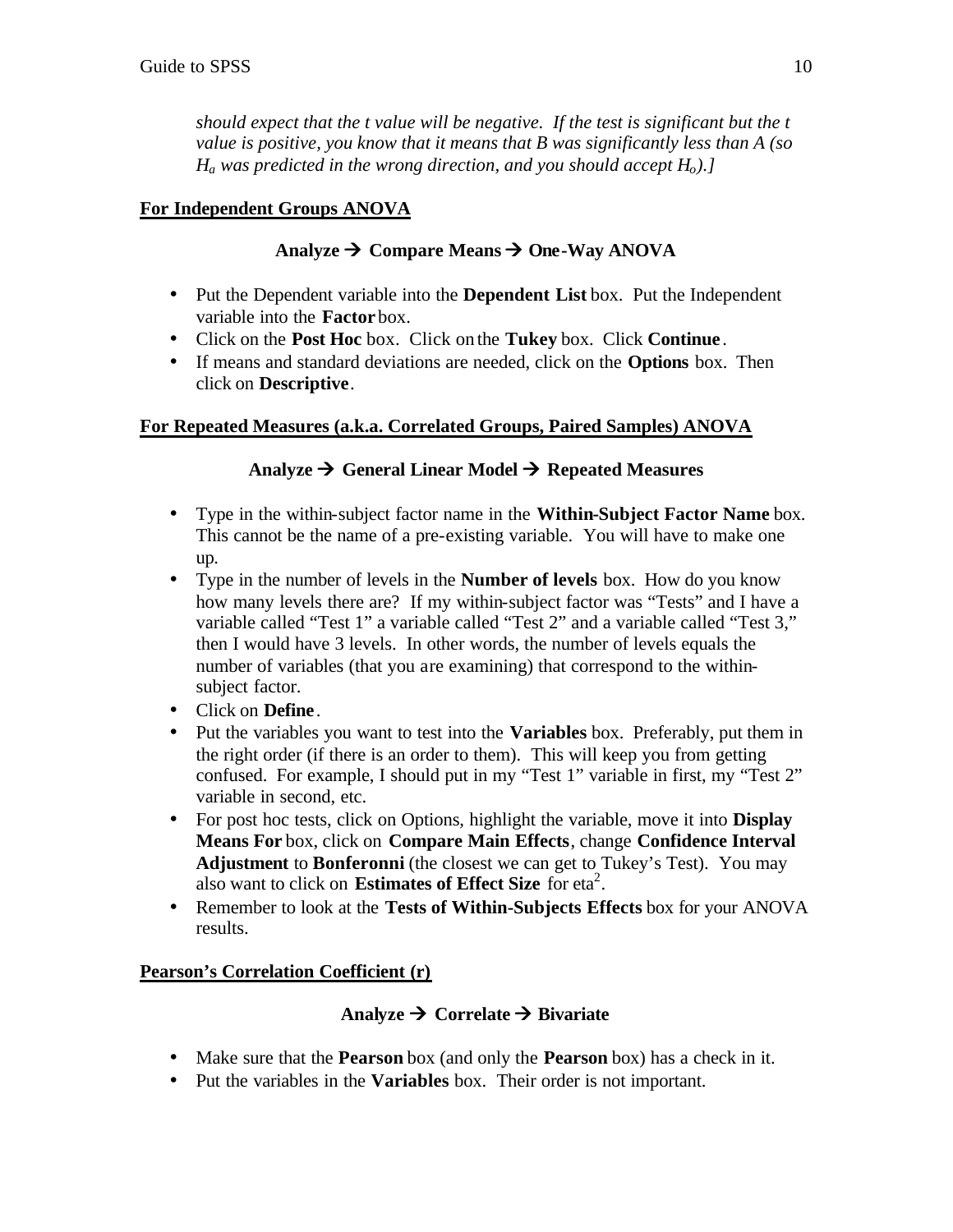- Select your tailed significance (one or two-tailed) depending on your hypotheses. Remember directional hypotheses are one-tailed and non-directional hypotheses are two-tailed.
- If means and standard deviations are needed, click on **Options** and then click on **Means and Standard Deviations**.

#### **Linear Regression**

#### **Graphs ‡ Scatter ‡ Simple**

- This will let you know if there is a linear relationship or not.
- Click on **Define**.
- The Dependent variable (criterion) should be put in the **Y-axis** box and the Independent variable (predictor) should be put in the **X-axis** box and hit **OK**.
- In your Output: Double click on the scatterplot. Go to **Chart**  $\rightarrow$  **Options**. Click on **Total** in the **Fit Line** box, then **OK**.
- Make sure it is more-or-less linear. The next step is to check for normality.

#### Graphs  $\rightarrow$  Q-Q

- Put both variables into the **Variable** box. Hit **OK**.
- Look at the **Normal Q-Q Plot of ….**, not the **Detrended Normal Q-Q of …** box. If the points are a "smiley face" they are negatively-skewed. This means you will have to raise them to a power greater than one. If the points make a "frown face" then they are positive ly-skewed. This means you will have to raise them to a power less than one (**but greater than zero**). To do this, go to the DATA screen then:

#### **Transform ‡ Compute**

- Give the new variable a name in the **Target Variable** box. Since you will be doing many of these (because it is a guess and check) it may be easiest to name it the old variable and then the power you raised it to. For example, SLEEP.2 if I raised it to the .2 power, or SLEEP3 if I raised it to the third power.
- Click the old variable (that you want to change) into the **Numeric Expressions** box. Type in the exponent function (**\*\***), and then the power you want to raise it to. Hit **OK**.
- Redo the Q-Q plot with the NEW variable (i.e. SLEEP.2, and not SLEEP).
- Repeat until you have the best fit data. The variable that you created with the best-fit data (i.e. SLEEP.2) will be the variable that you will use for the REST OF THE REGRESSION (no more SLEEP).
- The next step is to remove Outliers. To do so, run a regression:

#### **Analyze ‡ Regression ‡ Linear**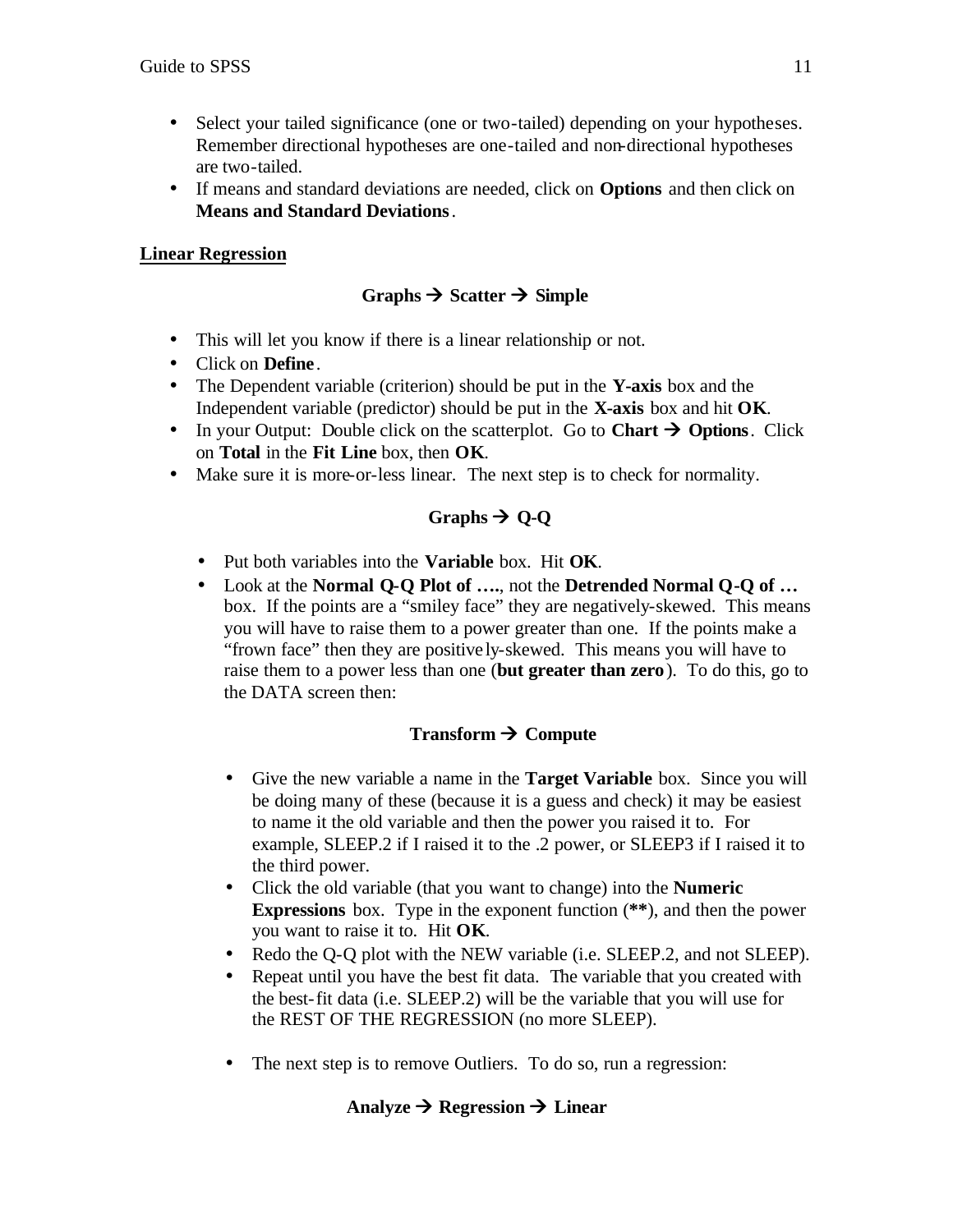- The Independent variable is the predictor (the variable from which you want to predict). The Dependent variable is the Criterion (the variable you want to predict).
- Click on **Save** and then click on **Cook's Distance**. Like the z-scores, these values will NOT be in your Output file. They will be on your Data file, saved as variables (**COO-1**).
- Do a Boxplot:

#### **Graphs ‡ Boxplot**

- Click on **Simple** and **Summaries of Separate Variables**.
- Put Cook's Distance (COO\_1) into the **Boxes Represent** box. Put a variable that will label the cases (usually ID or name) into the **Label Cases by** box.
- Double click on the Boxplot in the Output file in order to enlarge it and see which cases need to be removed (those lying past the black lines). Keep track of those cases. (Some people prefer to take out only extreme outliers, those marked by a \*.)
- Go back to the Data file. Find a case you need to erase. If you highlight the number to the far left (in the gray), it will highlight all of the data from that case. Then go to **Edit**  $\rightarrow$  **Clear**. Repeat this for all of the outliers. *ERASE FROM THE BOTTOM OF THE FILE, WORKING UP; IF YOU DON'T THE ID NUMBERS WILL CHANGE AND YOU'LL ERASE THE WRONG ONES!* DO NOT RE-RUN THE BOXPLOT LOOKING FOR MORE OUTLIERS! Once you have cleared the outliers from the first (and hopefully only) boxplot, you can continue.
- Now re-run the regression.
- Remember: R tells you the correlation.  $R^2$  tells you the proportion of variance in the criterion variable (Dependent variable) that is explained by the predictor variable (Independent variable). The F tells you the significance of the correlation. The predicted equation is:  $(B constant) +$  (Variable constant)(Variable). Where B constant is the number in the column labeled B, in the row labeled (constant), and where Variable constant is the number in the column labeled B and in the row that has the same name as the variable [under the (constant) row].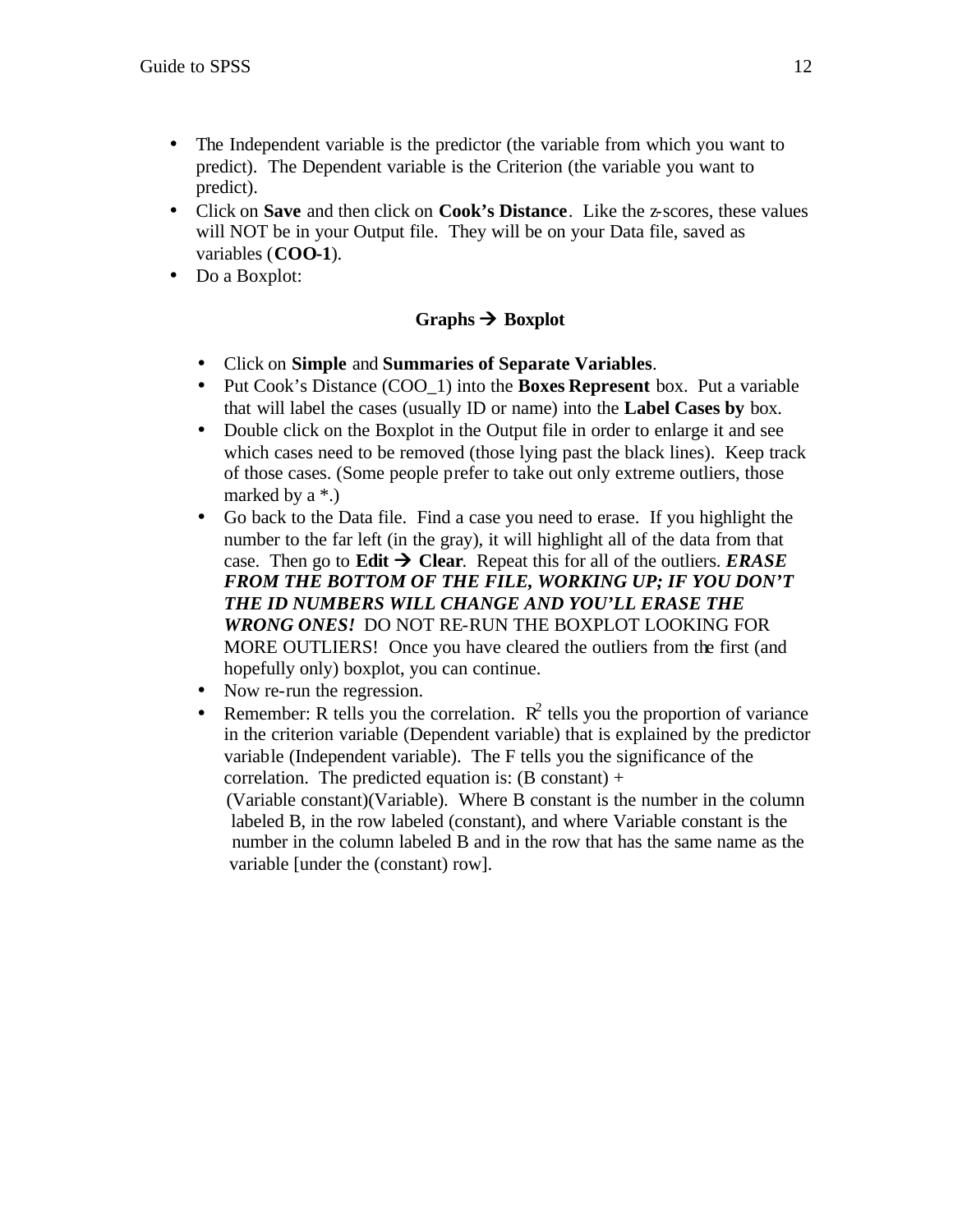## **Tests For Ordinal Data**

- Remember, since this is ordinal data, you should not be predicting anything about means in your Ha and Ho. Also, you should not be reporting any means or standard deviations in your results paragraphs.
- Therefore, if you need to report medians and/or ranges go to **Analyze**  $\rightarrow$ **Descriptive Statistics ‡ Frequencies**. Click on **Statistics** and then click on the boxes for **median** and for **range**.

#### **Kruskal-Wallis**

#### **Analyze ‡ Nonparametric Tests ‡ K Independent Samples**

- Make sure the Kruskal-Wallis H box (and this box only) has a check mark in it.
- Put the Dependent variable in the **Test Variable List** box and put the Independent variable in the **Grouping Variable** box.
- Click on **Define Range**. Type in the min and max values (if you do not know what they are you will have to go back to **Utilities**  $\rightarrow$  **Variables** to find out and then come back to this screen to add them in).

#### **Friedman's Test**

#### **Analyze ‡ Nonparametric Tests ‡ K Related Samples**

- Make sure that the **Friedman** box (and only that box) has a check mark in it.
- Put the variables into the **Test Variables** box.
- In the Output File: Even though it says Chi-Square, don't worry, you did a Friedman's test (as long as you had it clicked on).

#### **Spearman's Correlation (rs)**

#### Analyze  $\rightarrow$  Correlate  $\rightarrow$  Bivariate

- Click on the **Pearson** box in order to turn it OFF! Click on the **Spearman** box in order to turn it ON!
- Choose a one or two-tailed significance depending on your hypotheses.
- Put variables into the **Variable** box.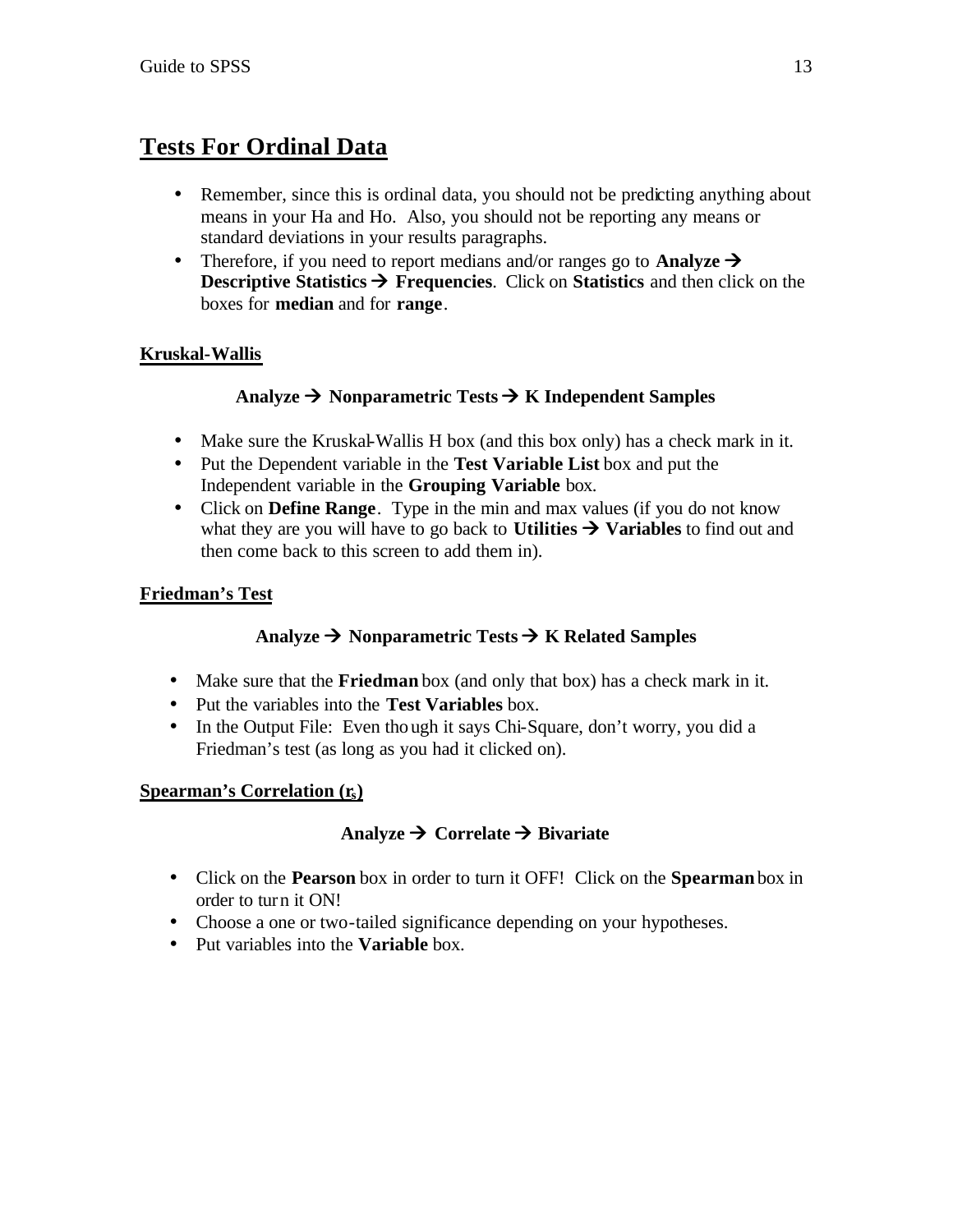## **Tests for Nominal Data**

- Remember, since this is for nominal data, your hypotheses should not be predicting anything about means. In addition, you should not be reporting any means, standard deviations, medians, or ranges in your results paragraphs.
- In order to determine the mode go to **Analyze**  $\rightarrow$  **Descriptive Statistics**  $\rightarrow$ **Frequencies**. Click on the **Statistics** box and then click on the **mode** box.

#### **Chi-Square Goodness-of-Fit**

#### **Analyze ‡ Nonparametric Tests ‡ Chi Square**

- Put the variable into the **Test Variable List**.
- If all of the levels in your variable are predicted to be equal, click on **All Categories Equal**.
- If there is a predicted proportion that is not all equal (i.e. 45% of the US population is male and 55% is female) then you need to click on the **Values** box. In order to know which value you enter in first (i.e. 45% or 55%) you need to look at which one (male or female) was coded first. To do this, go to **Utilities**  $\rightarrow$ **Variables** and click on the variable you are interested in. The one with the smallest number (i.e., if male was coded as 1 and female was coded as 2, males would have the smaller number) is the one whose predicted percentage gets entered first. In this case, since male was coded as one, the first value I would enter into the **Values** box would be 45%. The second would be 55%.

#### **Chi-Square Independence**

#### **Analyze ‡ Descriptive Statistics ‡ Crosstabs**

- Put one variable into the **Rows** box and one into the **Columns** box. It does not matter which variable is put into which box.
- Click on **Statistics**. Click on **Chi-Square** .
- In the Output File: Look at one of the two boxes that compare variable A to variable B. Ignore the box that compares variable A to variable A, and the box that compares variable B to variable B (you will know which ones these are because they have a chi-square value of 1.00 – a perfect correlation because it correlated with itself).

#### **Cochran's Q**

#### **Analyze ‡ Nonparametric Tests ‡ K Related Samples**

- Click on **Friedman** to turn it OFF! Click on **Cochran's Q** to turn it ON!
- If there are more than two groups, and you need to tell which groups are significantly different from each other, the only way you can do this is by doing